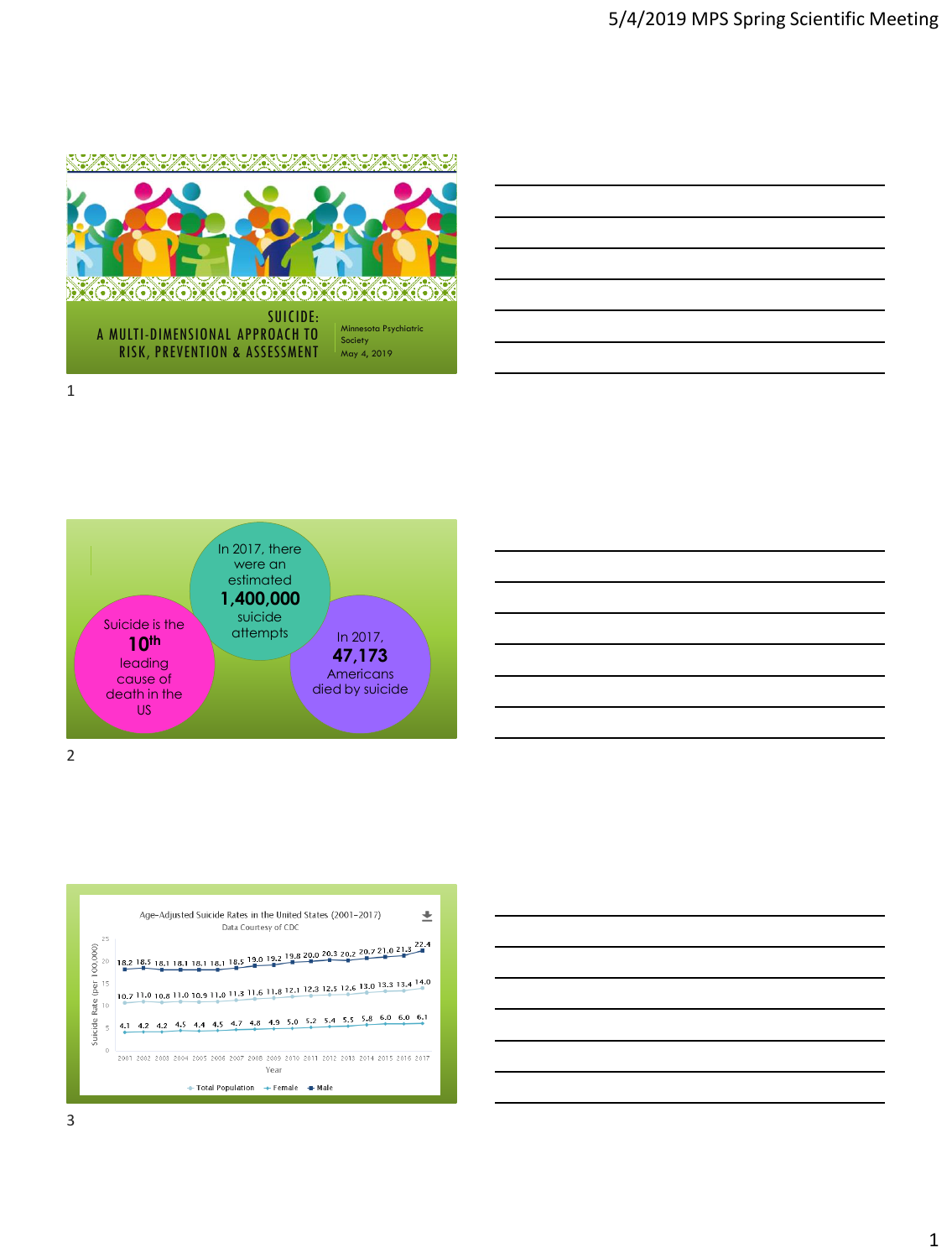

| ,我们也不会有什么?""我们的人,我们也不会有什么?""我们的人,我们也不会有什么?""我们的人,我们也不会有什么?""我们的人,我们也不会有什么?""我们的人 |  |  |
|----------------------------------------------------------------------------------|--|--|
|                                                                                  |  |  |
|                                                                                  |  |  |
|                                                                                  |  |  |
|                                                                                  |  |  |
|                                                                                  |  |  |

Suicide Rates by Race (per 100,000)  $\overline{\pm}$ Data Courtesy of CDC  $0.5 \parallel 3.0$ Al/AN Hispanic<sup>®</sup> Al/AN Hispanic<sup>e</sup> Race/Ethnicity Male Al/AN Non-Hispanic<sup>4</sup>  $11.0$ Al/AN Non-Hispanic 33.6  $2.8$   $\overline{1}$  11.9 White Hispani White Hispanic Race/Ethnicity White Non-Hisnani  $7.9$ White Non-Hispani 28.2 -<br>Rlack Hisnani  $1.0$  5.2 **Rlack Hispanic** 2.8 1.7 4.7 ale Black Non-Hispanic Black Non-Hispanic Asian/Pl Hispanio Asian/Pl Hispanic Asian/Pl Non-Hispanic\*  $3.9$   $\frac{1}{2}$  9.9 Asian/Pl Non-Hispan -60  $40$  $20$  $\overline{\mathcal{U}}$  $40$ 60 Suicide Rates (per 100,000) Female Male \*AI/AN = American Indian / Alaskan Native, \*\*Pl = Pacific Islande







5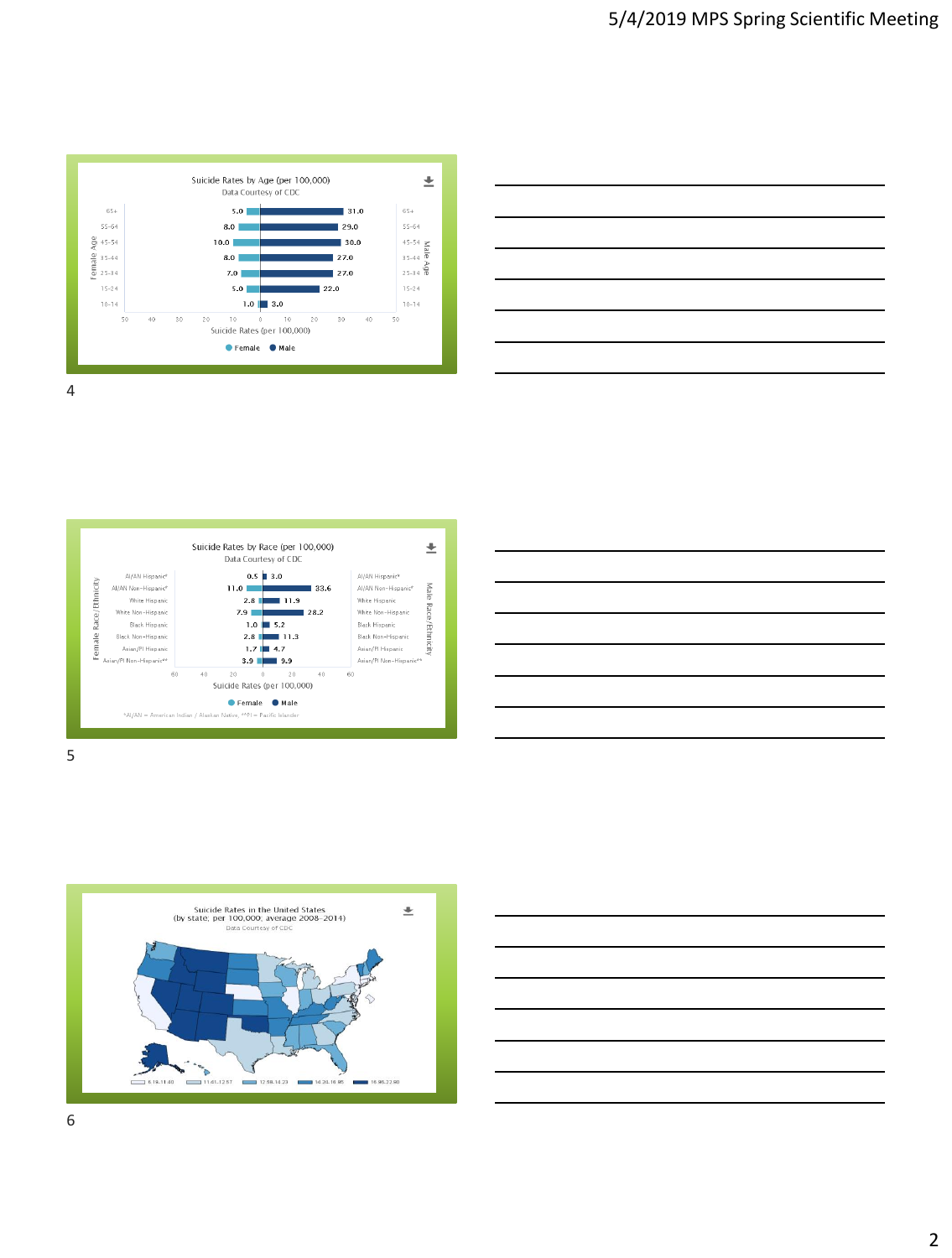











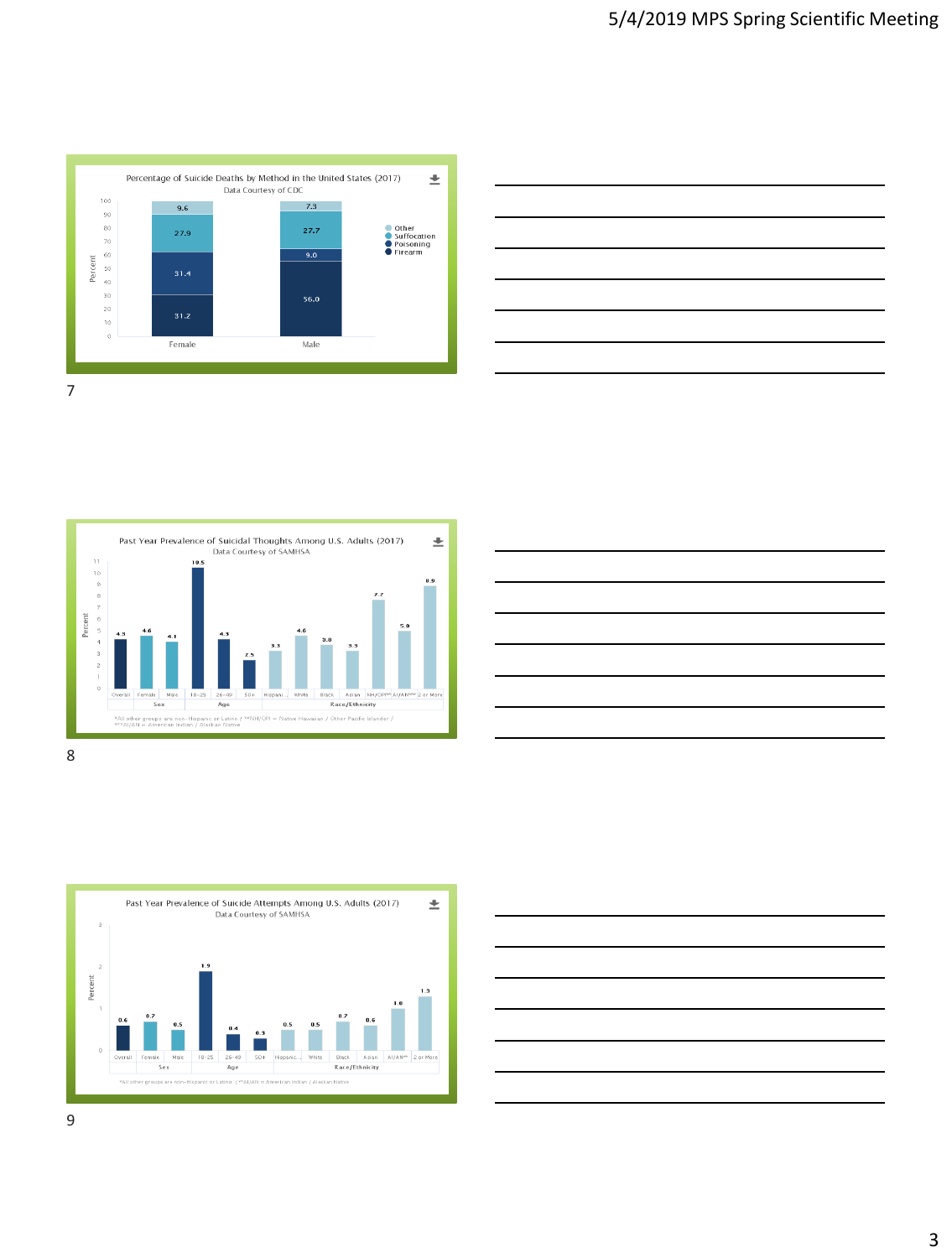







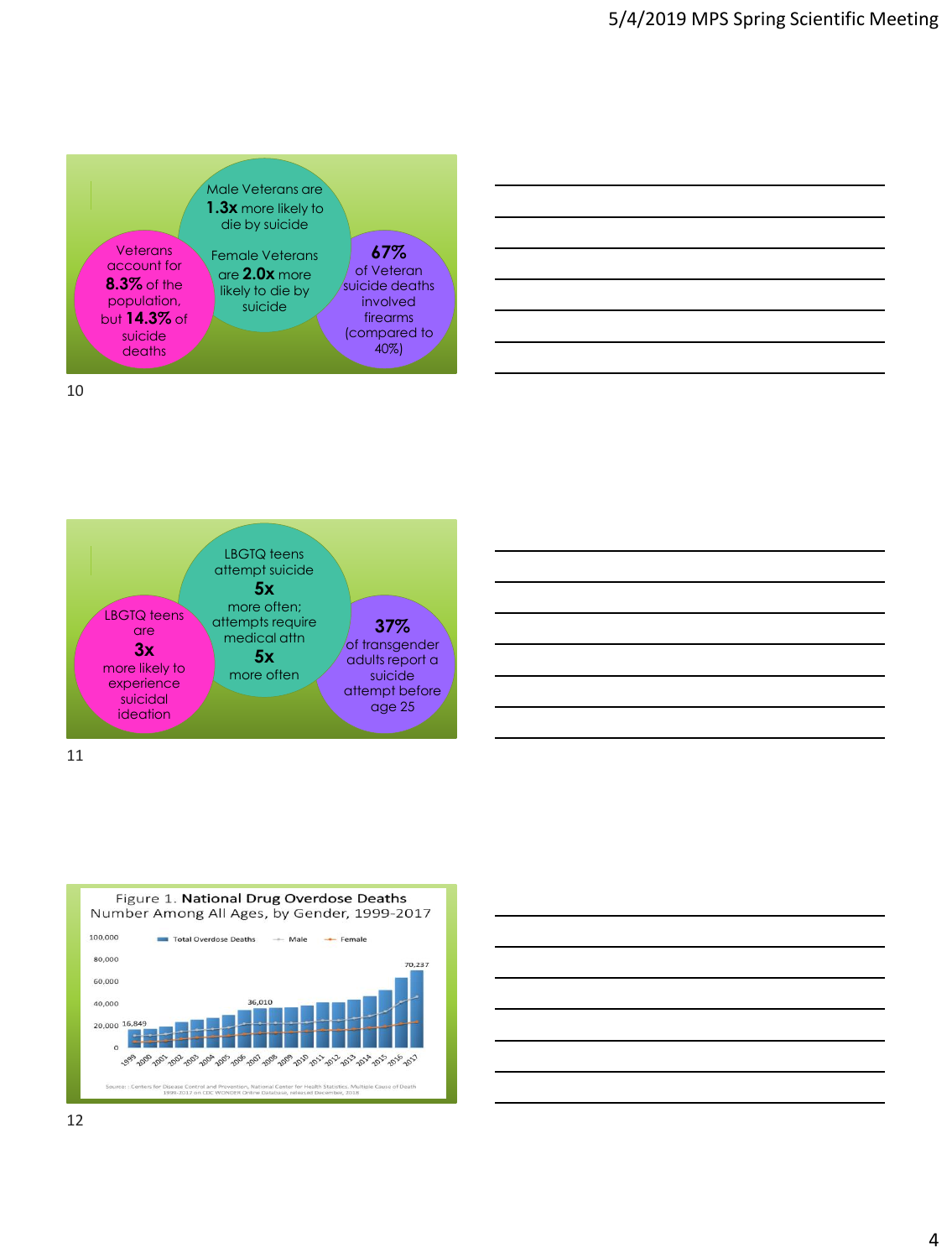

| the contract of the contract of the contract of the contract of the contract of |  |  |
|---------------------------------------------------------------------------------|--|--|
|                                                                                 |  |  |
|                                                                                 |  |  |
|                                                                                 |  |  |
|                                                                                 |  |  |





14

## **Increases in Demand for Crisis and Other Suicide** Prevention Services After a Celebrity Suicide

Rajeev Ramchand, Ph.D., Elan Cohen, M.S., John Draper, Ph.D., Michael Schoenbaum, Ph.D., Dan Reidenberg, Psy.D.,<br>Lisa Colpe, Ph.D., M.P.H., Jerry Reed, Ph.D., Jane Pearson, Ph.D.

. Increases in daily deaths by suicide were observed in the 30 days after Robin Williams' suicide. • Calls to the National Suicide Prevention Lifeline increased by 300% on the day after Mr. Williams' suicide, but only 57% of these calls were answered.

• As a critical component of crisis mental health services in the United States, suicide prevention hotlines need to<br>develop contingency plans to accommodate anticipated increases in demand, including for at least 2 days after a celebrity suicide.